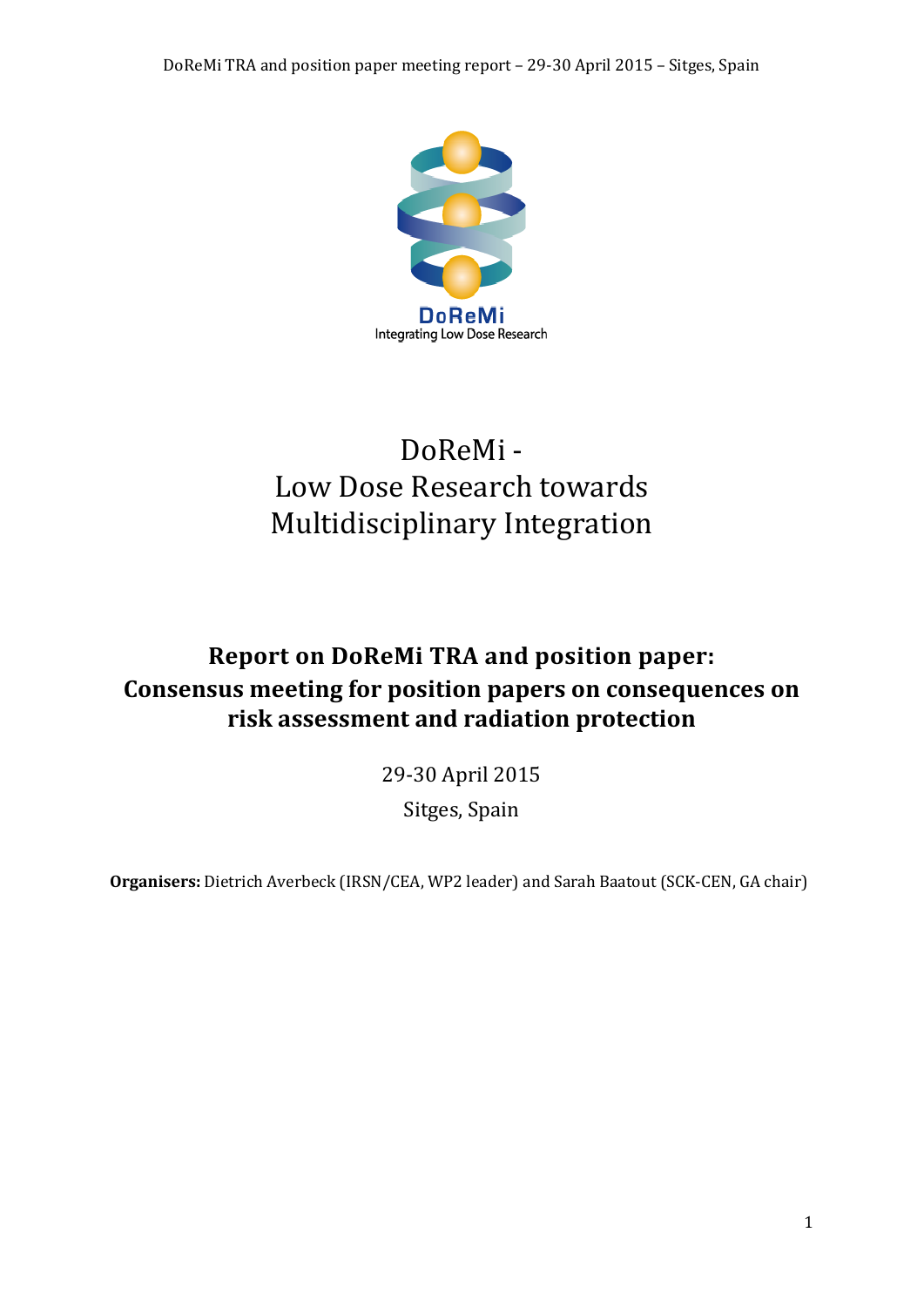# Contents

|  | 1.4. DoReMi TRA: 9 main key questions concerning cancer and non-cancer effects: |  |
|--|---------------------------------------------------------------------------------|--|
|  |                                                                                 |  |
|  |                                                                                 |  |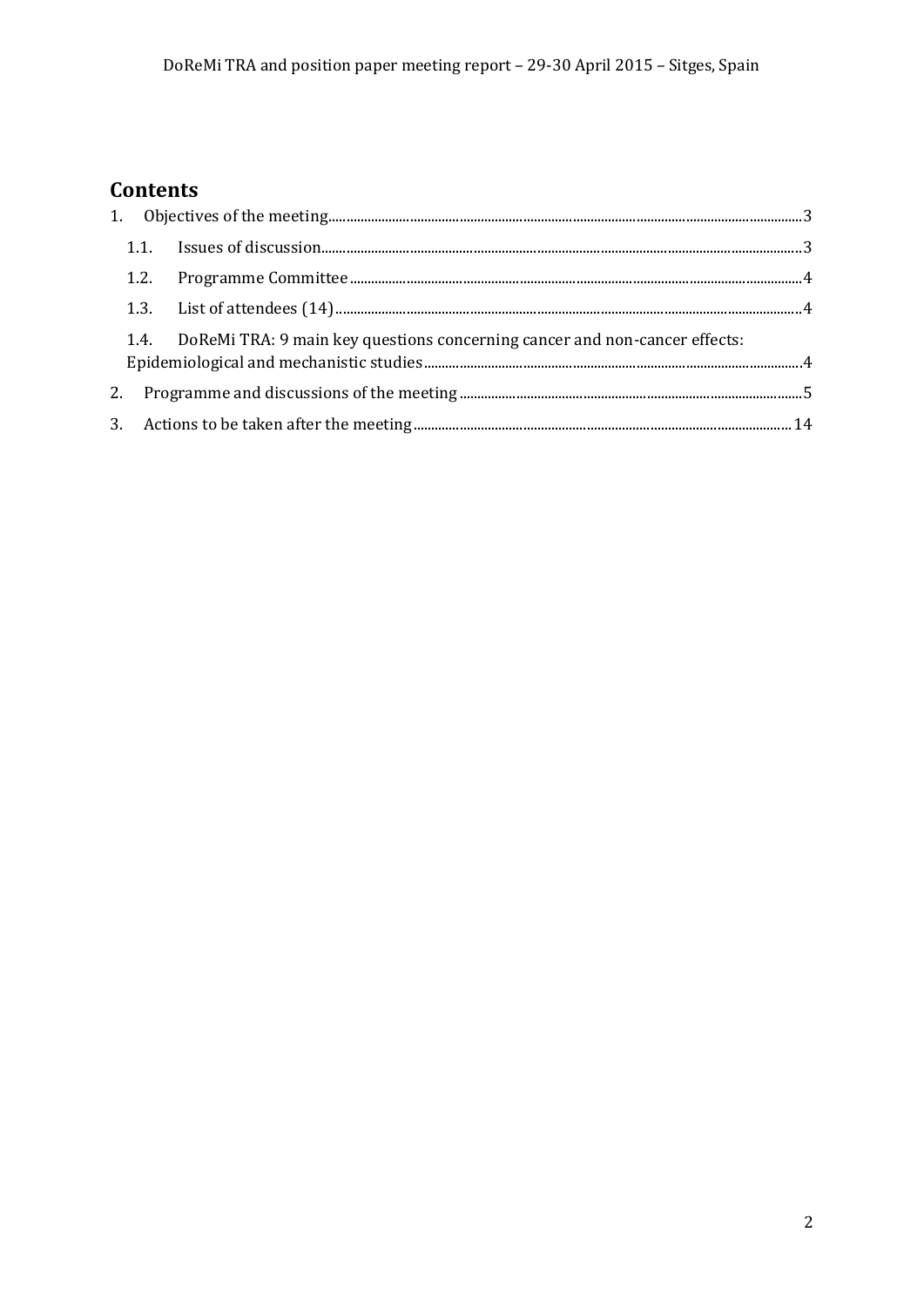# <span id="page-2-0"></span>**1. Objectives of the meeting**

The DoReMi Consensus meeting for position papers on consequences on risk assessment and radiation protection was related to WP2 Task 2.3.7 and the Milestone 2.5 (due by month 66, i.e. June 2015).

Following several WP2 TRA founding meetings held previously (for example, Saint Feliu de Guixols, Barcelona, Spain May 2010; Vietri sul Mare, Italy, Oct 2012) to specify the DoReMi NoE methodology including (1) definition of uncertainties in the assessment of health risks from low doses and in radioprotection (2) definition of key questions (as well as related subquestions) to be answered ((3) definition of main research needs, and (4) the research strategies for low dose health risk research to be implemented within DoReMi (6 years) (see [Transitional Research](http://www.doremi-noe.net/transitional_research_agenda.html)  [Agenda, TRA\)](http://www.doremi-noe.net/transitional_research_agenda.html) and MELODI (>20 years)( see the **Strategic Research Agenda, SRA**). Since DoReMi ends the 31st of December this year (2015) it is timely to collect and summarize specific and general outcomes of the project.

The DoReMi consensus meeting aimed at getting an overview of the work accomplished so far (mid-April 2015) in the Work packages WP3-7 (WP3: education and training, WP4: infrastructures, WP5: shape of dose response, WP6: individual sensitivity and WP7: non cancer effects) on the basis of published DoReMi papers and foreseen papers, main messages and outcomes, answers provided to the DoReMi key questions (and subquestions), and identify remaining research needs and priorities for future research.

The meeting was expected to help structuring and defining the expected contents of the position and policy papers*.* The position papers should summarize the main outcomes of the DoReMi WPs work (education and training, infrastructures, cancer, individual sensitivity and non cancer), and the policy papers should formulate main messages derived from this work for better low dose health risk assessments and a general improvement in radiation protection.

Thus, this workshop was to focus (1) on getting an overview on DoReMi results, and (2 through selected contributions, highlighting of current studies in epidemiology, biomarkers and biodosimetry, immunology, cancer risk assessment, modeling and systems biology in the European and international context. Together with a contribution from EAB this should facilitate the management of DoReMi papers (including forthcoming ones) (WP2 task 2.3) and the preparation of the DoReMi position and general policy papers (WP1-7).

# <span id="page-2-1"></span>**1.1. Issues of discussion**

- Position papers: what for?
- Policy paper: what for?
- Assessment of actual DoReMi papers: with (and without?) acknowledgment of DoReMi, directly related to main DoReMi issues
- Outcomes of DoReMi papers in relation to the European and international context of research activities
- Future research needs and strategies to be underlined for MELODI, OPERRA, CONCERT, etc.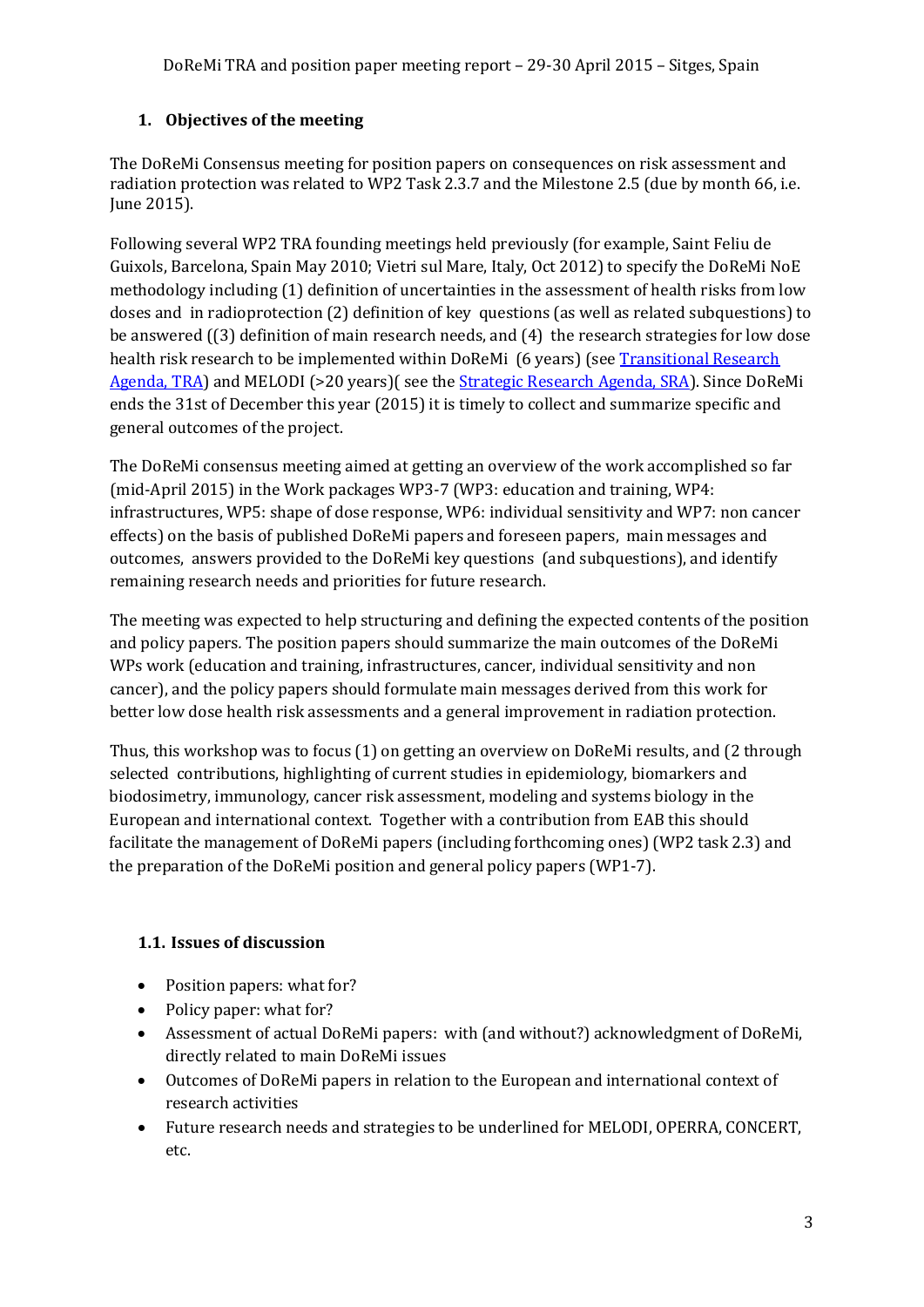# <span id="page-3-0"></span>**1.2. Programme Committee**

The programme committee was established and proposed at the last DoReMi GA in Munich in July 2014:

- Elisabeth Cardis, CREAL
- Ulrike Kulka, BfS
- Sarah Baatout, SCK•CEN
- Sisko Salomaa, STUK
- Peter Jacob, HMGU

The programme committee was in charge of organizing and initializing the preparation for the Consensus meeting. This meeting related to the preparation of position papers was for DoReMi consortium members (RTD activity, summarizing DoReMi results and discussing the DoReMi policy and position papers.

# <span id="page-3-1"></span>**1.3. List of attendees (14)**

- Sisko Salomaa (STUK, FI): [sisko.salomaa@stuk.fi](mailto:sisko.salomaa@stuk.fi)
- Dietrich Averbeck (IRSN/CEA, FR): [dietrich.averbeck@irsn.fr](mailto:dietrich.averbeck@irsn.fr)
- Sarah Baatout (SCK-CEN, BE): [sbaatout@SCKCEN.BE](mailto:sbaatout@SCKCEN.BE)
- Elisabeth (Liz) Ainsbury (PHE, UK): [elisabeth.ainsbury@phe.gov.uk](mailto:elisabeth.ainsbury@phe.gov.uk)
- Jean-René Jourdain (IRSN, FR) (April 30 only): [jean-rene.jourdain@irsn.fr](mailto:jean-rene.jourdain@irsn.fr)
- Laure Sabatier (CEA, FR)[: laure.sabatier@cea.fr](mailto:laure.sabatier@cea.fr)
- Andrea Ottolenghi (UNIPV, IT) (April 30 only): [andrea.ottolenghi@pv.infn.it](mailto:andrea.ottolenghi@pv.infn.it)
- Vere Smyth (UNIPV, IT): [vere.smyth@gmail.com](mailto:vere.smyth@gmail.com)
- Elisabeth Cardis (CREAL, ES) (April 30 only)[: ecards@creal.cat](mailto:ecards@creal.cat)
- Ulrike Kulka (BfS, DE): [ukulka@bfs.de](mailto:ukulka@bfs.de)
- Serge Candéias (CEA, FR) (April 30 only)[: serge.candeias@cea.fr](mailto:serge.candeias@cea.fr)
- Peter Jacob (HMGU, DE) : [peter.jacob@helmholtz-muenchen.de](mailto:peter.jacob@helmholtz-muenchen.de)
- Markus Eidemüller (HMGU, DU): <u>eidemueller@helmholtz-muenchen.de</u><br>• Richard Wakeford (EAB member. UK): richard.wakeford@gmail.com
- Richard Wakeford (EAB member, UK)[: richard.wakeford@gmail.com](mailto:richard.wakeford@gmail.com)

# <span id="page-3-2"></span>**1.4. DoReMi TRA: 9 main key questions concerning cancer and non-cancer effects: Epidemiological and mechanistic studies**

- 1. What is the dependence on energy deposition?
- 2. What is the dependence on dose rate?
- 3. What are the tissue sensitivities?
- 4. What is the modification of risk by genetic and epigenetic factors and gender?
- 5. What is the effect of age on risk?
- 6. What is the effect of lifestyle and/or other exposures on risk?
- 7. What is the effect of physiological state?
- 8. Is there a hereditary component in risk?
- 9. What is the role of non-targeted effects in health risk?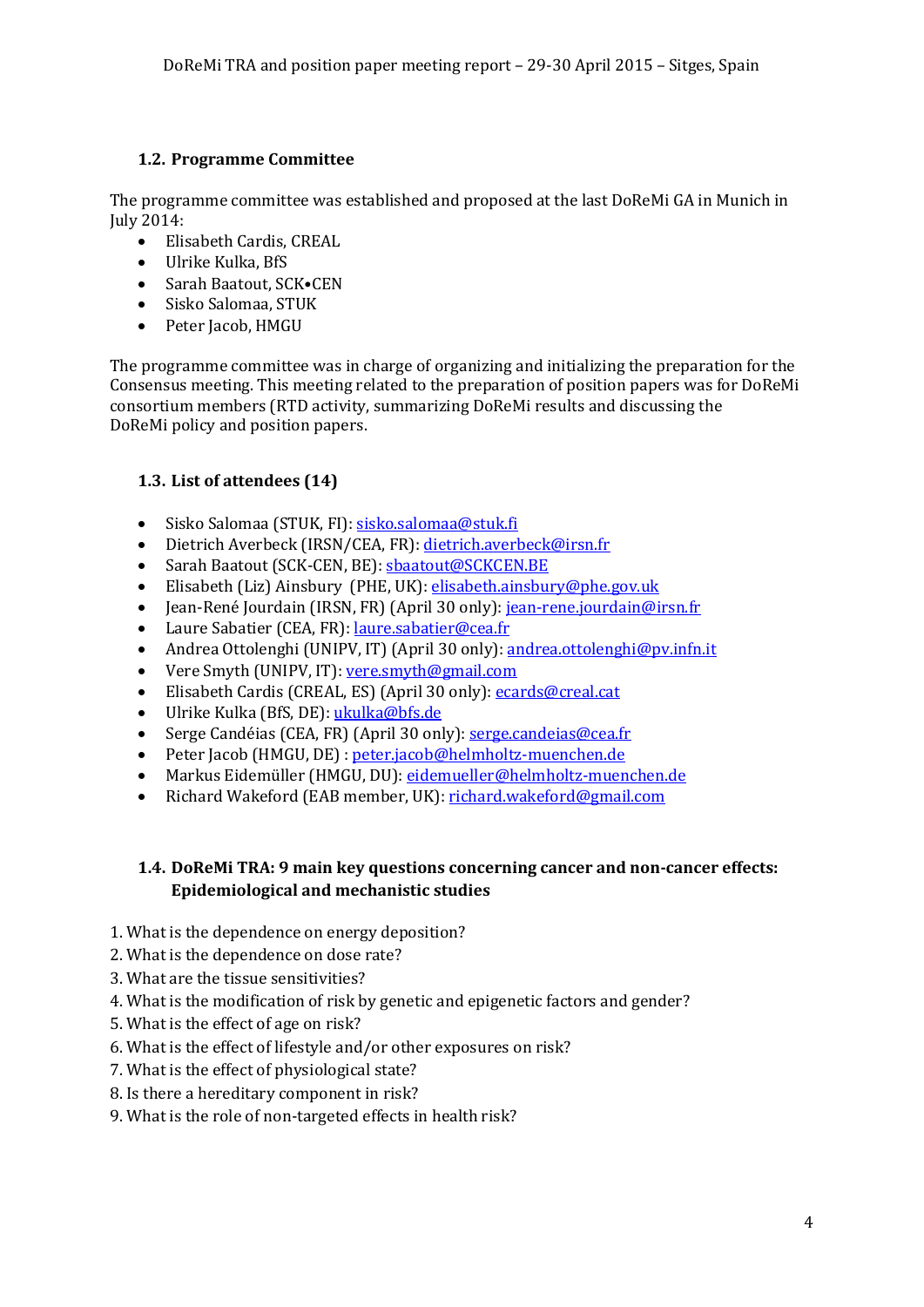# <span id="page-4-0"></span>**2. Programme and discussions of the meeting**

The original programme was adapted as much as possible to the actual availability of the speakers, because some of them were also participating in the parallel DoReMi workshop of Epidemiologists and biologists organized by Elisabeth Cardis (CREAL) at the same location (Port Sitges Resort Hotel, Sitges, Barcelona, Spain, 29th and 30th April 2015). Thus, the actual final programme proceeded as follows:

# **Wednesday April 29th, 2015**

Main thematic of the day: link between the 9 key questions of the DoReMi TRA and the work of the DoReMi WPs.

#### **Morning session**

| 8:30-9:00   | Welcome of the participants                                                                                                   |
|-------------|-------------------------------------------------------------------------------------------------------------------------------|
| $9:00-9:10$ | Sisko Salomaa (STUK, FI), Sarah Baatout (SCKCEN, BE):<br>Objectives of the meeting; Progress in DoReMi TRA settings           |
|             | Elisabeth Cardis (CREAL, CAT): Objectives of the current meeting: Review of<br>state of the Art and lessons learned in DoReMi |
| $9:10-9:20$ | Dietrich Averbeck (IRSN/CEA, FR): Introductory remarks                                                                        |
|             |                                                                                                                               |

Dietrich introduced the participants, program committee, purpose and aims of the meeting and gave a short overview on the expected amendments of the program during the meeting.

9:30-10:10 Dietrich Averbeck (CEA/IRSN, FR): Summary of the methodology defined for the TRA setting, key and sub- questions-Structuring the key questions and subquestions of the TRA to the related tasks and outline of future TRA

Dietrich reported on the DoReMi TRA concept, the DoReMi key questions and sub-questions (the latter should still be checked by the WP leaders and WP task leaders) and the recalled the steps in TRA development, gave a preliminary table on the contributions of the WP tasks to the 9 key questions in terms of publications (April 2015), the TRA methodology adopted so far (state of the art, list of questions and sub-questions, priority setting, broad consultation, suggestion for new research projects, activities and preparation of calls and of a Roadmap) . Also, he proposed a structure and some contents for the final DoReMi TRA to be set up before the end of 2015.

10:10-10:45: Discussion

#### Peter Jacob: suggested:

(1) According to recent MELODI SRA Working Group discussions, the preparation of EU calls was up to now not optimum. The selection of topics out of a list of priorities was not necessarily supporting the development of new ideas. Thus, a different way is proposed (going back to the old FP system): set as general task health risk assessment in radiation protection and see who can propose the best contribution to that. Do not take out of the list of TRA research priorities a few selected ones for the next call but prepare a broader call integrating most of them (around risk assessment).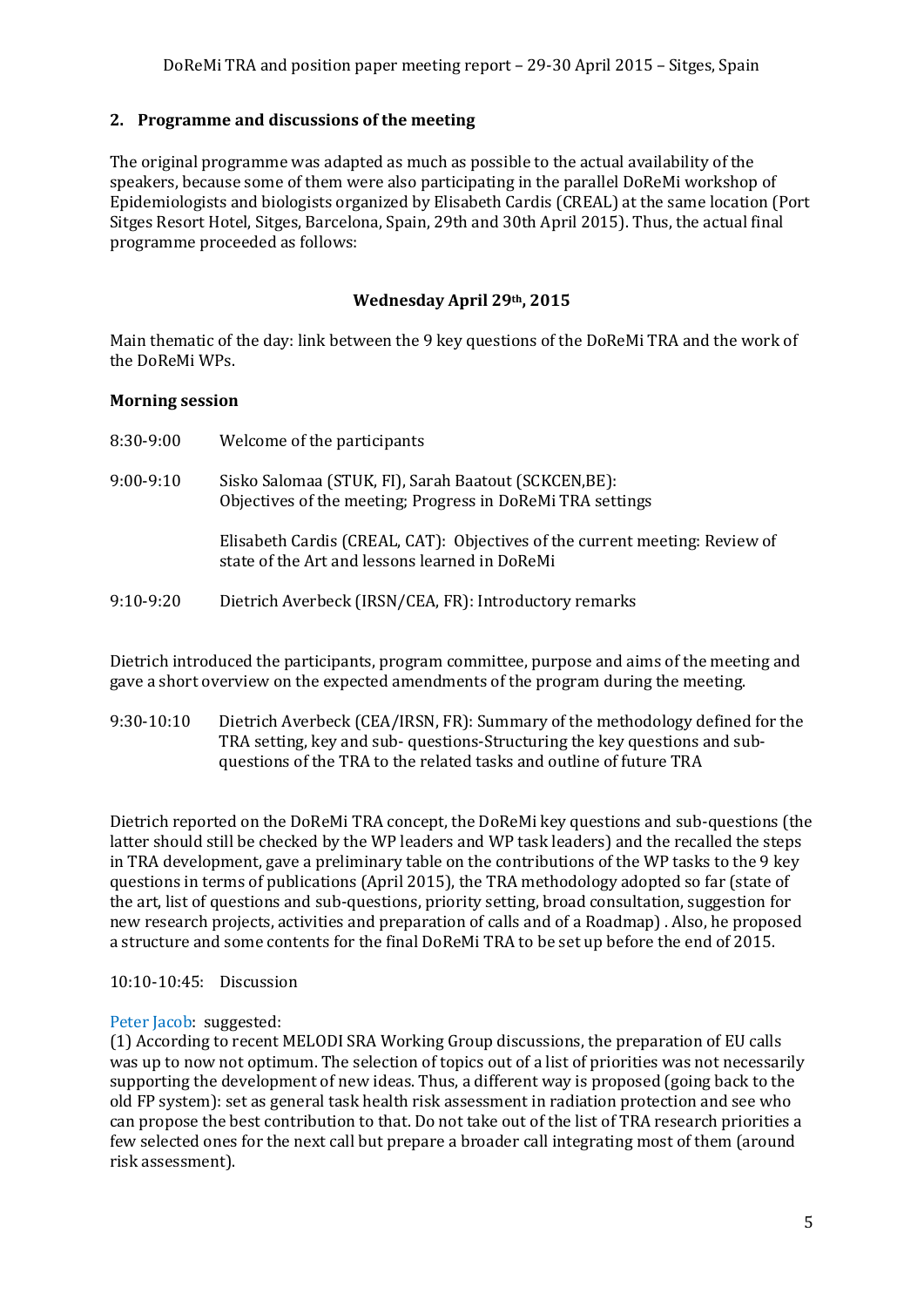Dietrich: This will constitute a change in strategy. Up to now it was thought that all topics of the TRA priorities were important (although some could have been more specific (Sisko), and so, each call gave the possibility to realize a few of them, the others were left over for the next, forthcoming calls. This had the advantage that finally all priority subjects were considered according to their timeliness and urgency. Vere: Unfortunately, not much money was available for each call. Thus, main streams of research should continued to be supported and a balance been sought between calls corresponding to specific questions and more general calls. Peter: The next call should focus on low dose risk. Ulrike: Several low dose research platforms should be involved.

(2) Peter pleaded against establishing Roadmaps. *They always will be preliminary, better concentrate on key questions, for example, in what dose range one can approach the DoReMi key questions? What is the current feasibility for that?* Sisko replied: Roadmap illustrates the way to the long term vision: how to reach it, what you need to do first to get to the next level. Roadmaps are useful for getting a time scale for what is achievable and feasible, and afterwards, what has been achieved and what has not? Roadmaps facilitate to judge what has been achieved in the time allotted. Dietrich: to the list of proposed items one might add: Modeling of IR-induction of pathologies, the Systems biology approach and Analysis by Bioinformatics.

(3) Peter: Can health risks of cancer and non-cancers be compared? Here, dose comparisons are important. It seems that there is now more evidence than expected for CDV and cancer risk induction for doses around 100 mSv. Can non-linearity be revealed? What is the effect of moderate and protracted exposures? Where should the research money go? Richard: I am somewhat sceptical about the current epidemiological evidence for CDV induction at low doses. It is important to properly understand this issue because CVD risks could be incorporated into dose limits? A critical view can be taken of the cohorts currently providing "positive" results: BNFL workers, Mayak workers (although only really from incidence data, and not mortality data, and the impact of migrant worker data needs to be fully assessed), and the Chernobyl liquidator incidence data.

11:15- 12:15 Liz Ainsbury (PHE, UK) (on behalf of Simon Bouffler): Results obtained within DoReMi WP5

WP5 Outcomes: There has been substantial progress in exploring dose responses (evidence for non-linearity) but the big challenge remains to relate those to lifelong responses. In April 2015 we counted about 40 publications with a peak for Task 5.2. Increases in publications are: on dose and dose rate effects, carcinogenesis, immune functions and biophysical interactions (models).

12:15-12:40 Discussion: (as well as during presentation)

Future: research community consensus and a clear direction are needed. For the position paper of WP5, it would be helpful to mention actual mechanistic cancer induction models proposed (mutational model, stem cell related model…) and report the implications from WP5 results. It would be nice to put emphasis on how DNA responses relate to cancer risk (linear DNA response/ non linearity after repair?, on promising biomarkers (including telomeres (Ulrike)) which should be validated. Non-linear radiation responses are demonstrated in the low dose and moderate dose range. The CURE project (Uranium Occupational exposure) based on the cooperation of epidemiologists, dosimetrists and biologists is very promising (due to the use of biomarkers), had a successful start and looks feasible.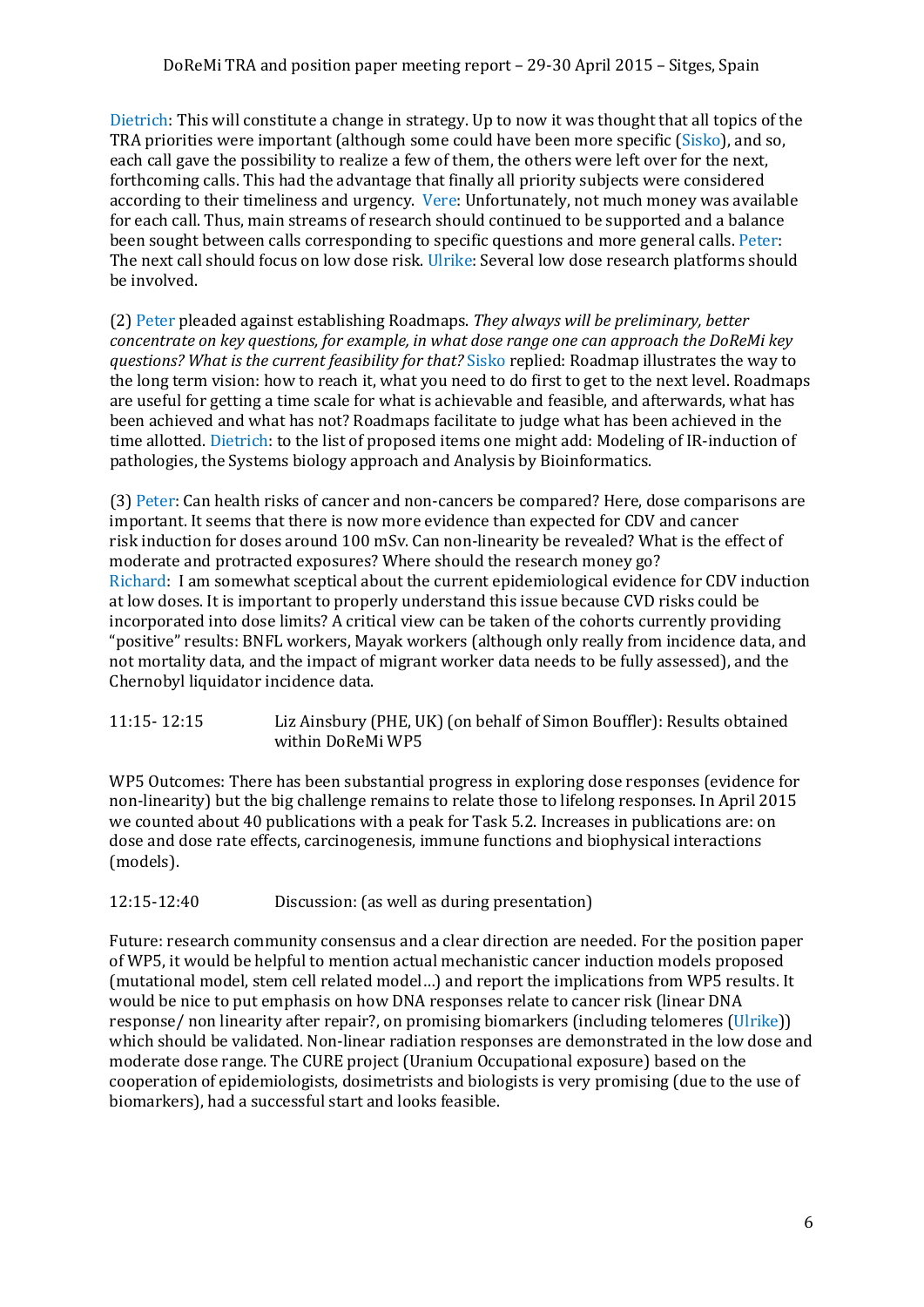# **Afternoon session**

| 14:00-14:30 | Peter Jacob (HGMU, DE): Modeling of cancer risk (experience from |
|-------------|------------------------------------------------------------------|
|             | EpiRadBio)                                                       |

Peter gave a detailed overview on recent knowledge obtained on colorectal cancer and thyroid cancer development, models and the implication of biomarkers (MSI , APC and MLH in colon cancer) and CLIP2 involvement in Thyroid cancers from the UkrAm cohort.

14:30- 14:50 Discussion

Conclusion put forward for the TRA:

Biomarkers for IR induced cancers are useful for detecting individual sensitivity and assigning the probability of causation (attributability). However, the biomarker concept could not be shown to improve risk estimates.

This shows that there is a need for:

- Biomarkers for different types of cancers
- System biology to derive disturbed cellular networks
- Cellular or animal models to determine function of disturbed network
- Measurements of the frequency of biomarkers in radio-epidemiological cohorts
- Models of processes leading to different types of cancer
- Optimization of the models by adaptation to radio-epidemiogical data.
- Consistency checks of the models with biomarker data
- Risk estimation based on biologically validated models

*Good example for this: recent publications by [Abend M. et al. 2014 Radiat Res Sept](http://www.bioone.org/doi/abs/10.1667/RR13645.1) 182(3)299-309, and Abend M. [et al. Radiat Res. 2015 Mar 183\(3\)249-261,](http://www.bioone.org/doi/abs/10.1667/RR13758.1) systems biology approach, relating biomarkers to cellular networks, biological models for functional disturbance.*

14:50-15:20 Markus Eidemüller (HGMU, DE): Modeling and systems biology

Markus presented a very informative overview on the modeling of the risk of lung cancer by radon exposure (ELDORADO cohort), the lifetime risk of breast cancer (Swedish Hemangioma cohort) from Radon and /or X-ray exposure and the risk of lung cancers in the Mayak cohort from plutonium exposures. The studies on epidemiological cohorts carefully investigated the risk dependence of factors like age, lifestyle or other factors, e.g. familial risk, if the data were available. In the publication concerning the Eldorado cohort after radon (WP5.4) mainly effects of dose, dose rate and age were investigated.

#### 15:20-15:40 Discussion

Comments: Risk uncertainties at low doses are important, how individual risk factors can influence population risk? There is need for knowing more on underlying mechanisms, links should be sought between identification and quantification of pathways and mechanisms and systems biology and epidemiology studies. What are the gene mutations driving carcinogenesis and what are the connected pathways involved? How does radiation contribute to disturbance of these driver genes and pathways?

Dietrich: What about the French cohort on hemangioma? Markus: this cohort appears to be as yet too small for actual health risk evaluation. Richard: In all these studies one notes the absence of work on leukemia. Sisko: When is radiation acting as carcinogen? Is it acting as an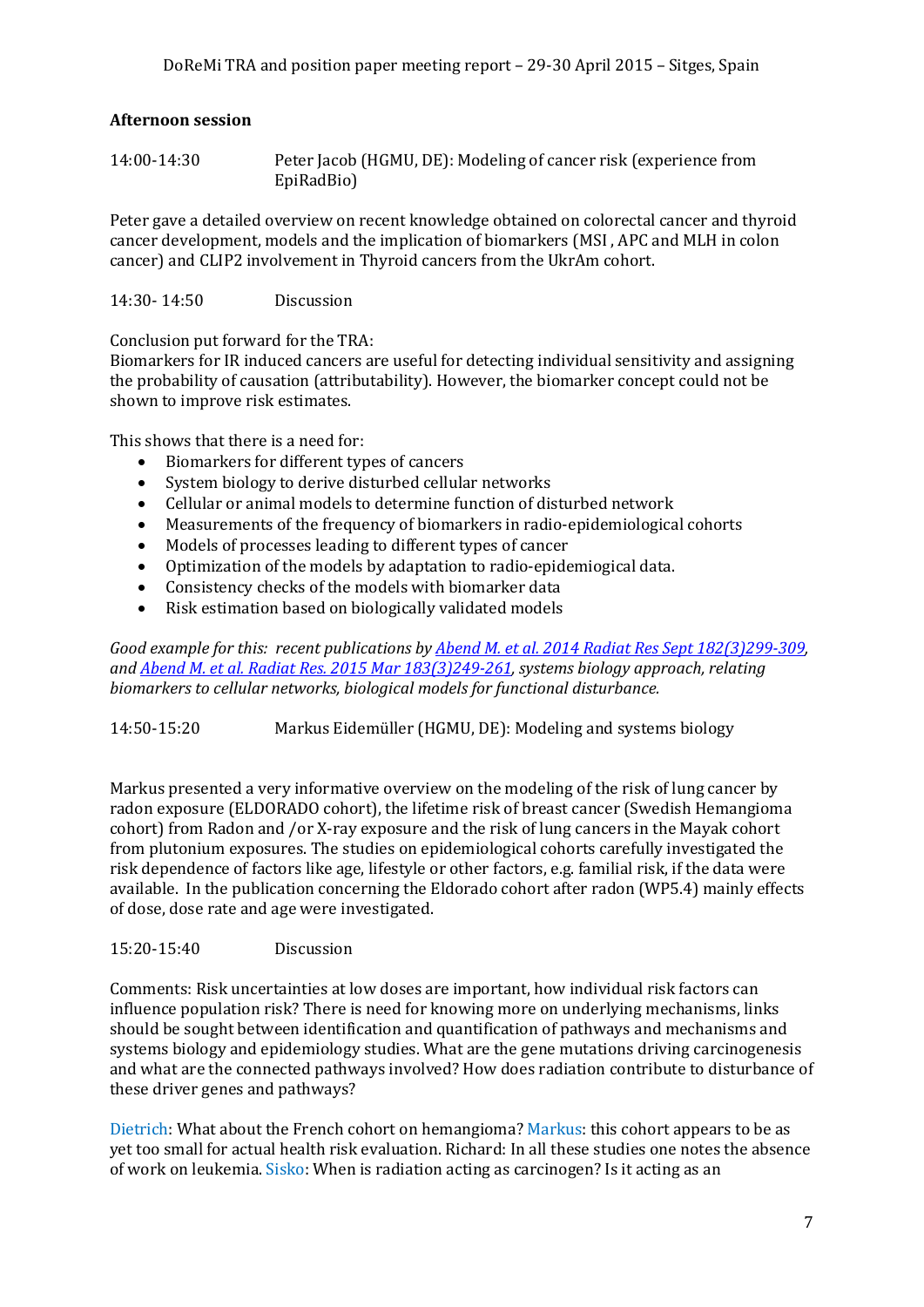initiating mutagen or acting later as a promoting agent? Can one do something against cancer development even after radiation exposure?

Sisko: Future workshops are proposed on (1) lifestyle effects and (2) age effects on cancer and/or non-cancer development.

16:20-17:20 Laure Sabatier (CEA, FR): Relation between key questions and infrastructures

Laure gave very detailed overview on the outcome of the different tasks of WP4 and the Infrastructure- CONCERT meeting held 27-28 April 2015 in Sitges. She presented a complete and very valuable account concerning (1) irradiation facilities (2) Data-and biobanks (3) cohorts (4) analysis platforms, their establishment and present and future use in Europe in view of establishing a general roadmap on infrastructures for OPERRA and CONCERT.

17:20-17.30 Discussion

Comments: Relationship to E&T: Infrastructure information should be included in E&T in order to harmonize procedures and facilitate integrative mobility.

Infrastructure issues are also important for setting up future calls.

Implications for position paper: Infrastructures are useful for scientific community (excellent IR facilities, data and bio-banking and storage facilities (see STORE), signaling of suitable cohorts (for molecular epidemiology) and analysis platforms with standardized procedures (ISO).

17:30- 18:00 Ulrike Kulka (BfS, DE): Biomarkers and biodosimetry

Ulrike presented critical overview useful biomarkers for radiation exposures and pathological effects) with a lot of emphasis put on quality assurance, quality management (standardization) and E&T (based on the experience of RENEB.

18:00-18:20 Discussion

Comments: There is need for new biomarkers that can be used for in vitro and in vivo studies. The new and upcoming biomarkers have to be critically and carefully validated with regard to their field of application (for example using biobank samples and archived material). For better comparability of the results between the laboratories the methodic protocols have to be standardized and harmonized as best as possible. In addition, knowledge on the correct use of biomarkers has to be transmitted (E  $&$  T). Their use in emergency cases should be studied as well with regard to the special requirements in such situations. Regarding well established biomarkers, the consistent high quality of application has to be ensured by adequate quality assurance measurements.

Proposal for the future: biomarkers issues should be included in Infrastructures as well as in in E & T with special focus on QA & QM for new biomarkers and for well established biomarkers. All future projects should include a part referring to infrastructures.

#### **Thursday April 30th 2015**

The second day included presentations on the outcomes of WP7 non cancer effects , the importance of Immunological aspects, the way forward in Epidemiological research, the importance of integrating non cancer and neurological aspects, the importance and achievement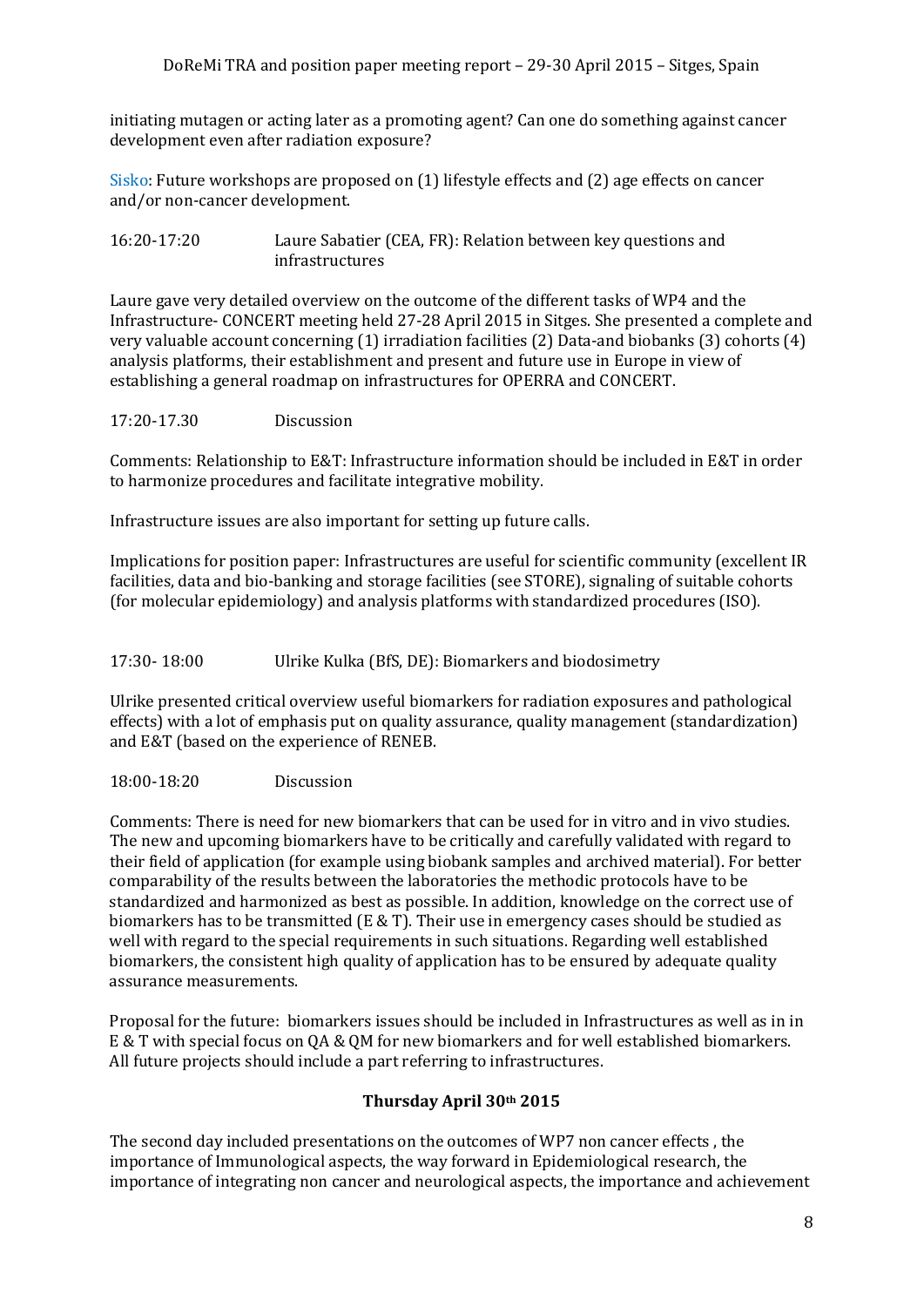of WP3 E&T in DoReMi as well as a brief DoReMi paper overview on results obtained in WP6, Successful items in relation to DoReMi publications, a critical comment from EAB, and a summarizing overview on DoReMi messages that may facilitate establishing the DoReMi statement, updating the DoReMi TRA and structuring the position and policy papers.

### **Morning session**

| $8:30-9:00$    | Welcome to new participants                                                                                 |
|----------------|-------------------------------------------------------------------------------------------------------------|
| $9:00 - 10:00$ | Jean-René Jourdain (IRSN, FR) Non cancer effects: WP7 activities &<br>publications with reference to DoReMi |

Jean-René presented a critical overview on DoReMi WP7 peer-reviewed papers published with reference to DoReMi and concerning different tasks of WP7. A total of 25 publications were analyzed according to different parameters (timing, tasks and partners) involved. The analysis concerned the first 6 tasks of WP7, 6 other tasks plus the subtask are still ongoing.

Comments: Among the 25 publications already available only 9 publications brought some answers to the DoReMi key questions. Key results were obtained on the ELDO project, the involvement of DNA damage, the modulation of inflammatory responses and on vascular effects. Three main publications on vascular effects show non-linear low dose-rate effects, induction of senescence and mechanisms involved.

#### 10:00-10:20 Discussion

Comments: It was noted that not much information is yet available on higher dose rate effects on non- cancer effects.

 $\rightarrow$  Because some DoReMi partners published task-related facts without especially referring to DoReMi, it was thus agreed that the results of those papers should be allowed to be mentioned in the final position paper(s) of the WP. Some review papers referring to DoReMi (not necessarily presenting new results) may be mentioned as well.

Vere, Serge: Immunological effects were recognized to play an important role in IR effects. Thus, immunology should be considered as an additional cross-cutting issue in low dose radiation research.

Sisko called for some caution using the metrical analysis of DoReMi publications because of possible false negatives (no DoReMi acknowledgement but actually DoReMi results) and false positives (acknowledging DoReMi but indirectly related) coming up. Not many publications were actually on low dose (<100 Gy).

Vere: in DoReMi position papers we should stick to science according to the TRA, and in the DoReMi policy paper we should give the paradigm developments that are important for radiation protection.

Sarah: In the discussion on non-cancer effects, results of the ProCardio project should be considered as well. Concerning neurological effects, it is felt that some issues resulting from the CEREBRAD project should be also considered together with the DoReMi outcomes, in particular when they indicate what could be done in the future.

Jean-René: Because there is no money left in DoReMi, the organization of a specific DoReMi WS on neurological effects of IR has been skipped.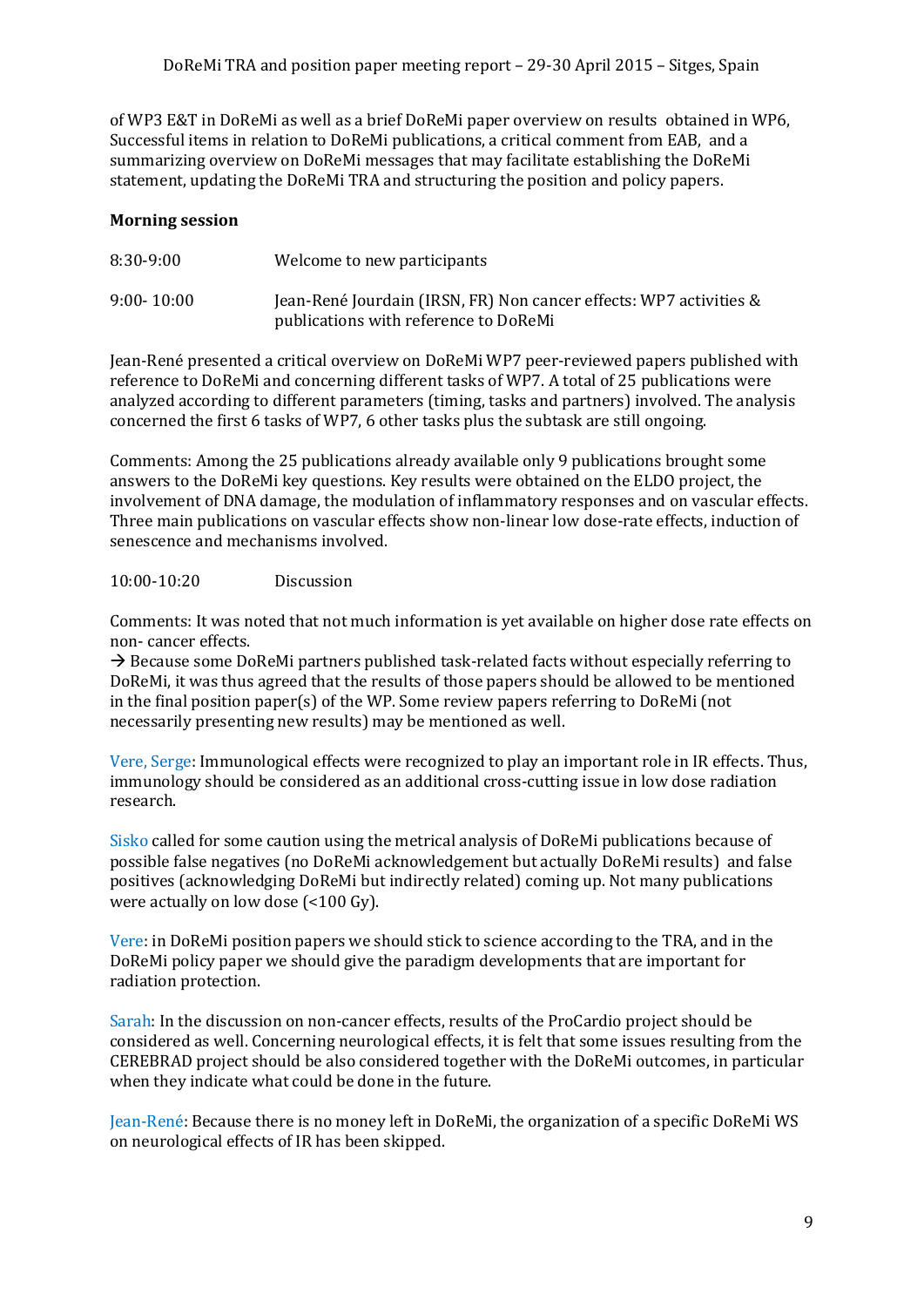#### 10:20-11h20: Serge Candeias (CEA, FR): Immune system and low dose radiation: Why, What and How?

Serge gave a detailed overview on the different ways IR can activate the immune system and modulate immune responses and presented important results from several important research lines initiated within DoReMi (see ModInIR, CyRAID, MIRACLE,..) and the main conclusions of the exploratory DoReMi Workshop held November 2013 in Budapest, The results suggest that the immune status can affect the individual IR response. Relatively low doses of IR (in the range of 0.5 Gy and above) can modulate inflammation and anti-inflammatory responses; non-linear responses are observed that may have an important bearing on the development of cancer and non-cancer diseases. Of importance are the genetic and epigenetic control of the immune system and its relationship to the defense systems such as DNA repair and antioxidants.

Results of the discussion: Important issues to be tackled are: possible thresholds in IR for the activation of the immune system and the modulation of immune responses, the effect on individual radiation sensitivity, antitumor effects of IR and the relationship between immunological responses and bystander (and abscopal) effects following low dose exposures.

11h45-12h45: Andrea Ottolenghi (UNIPV, IT), speaker: Vere Smyth (UNIPV, IT) Relation between key questions and E & T

Vere gave a very informative overview on the achievements made within DoReMi WP3 concerning WP3: he focused on the themes of present (11) and forthcoming courses in relation to the DoReMi key questions and the striking development of integrated E & T courses (also through the annual ET Forum (as annex of the yearly MELODI WS), future aspects of sustainability through the new MELODI E&T Working Group and through OPERRA and in CONCERT (with 5 platforms).

#### 12:45-13:00 Discussion

Comments: Important discussion points were: how to get feedback from successful courses in order to better promote new ones? Relationship between DoReMi E&T activities and the followup by MELODI; next generation E&T, dissemination of courses to the research community (up to now also with WP2 and the website), how to develop further awareness and use of infrastructures (in line with WP4); development of specific courses targeted to specific platforms, how to introduce and cover new areas of expertise, technologies and disciplines (omics, bioinformatics).

New ideas: search for new topics, new types of courses, look for new top down organization of courses rather than for new calls and partners for proposals, initiate special training grants to participate in courses (within CONCERT?), include a Training session and posters in next MELODI WS, look for further integration at the European level (networking). Andrea: seek to contribute to existing courses (courses for medical doctors and others, in CONCERT?) and export low dose research concept and keep the high quality of the courses, establish a flying group of 'teachers'. Keep present expertise alive in E&T courses.

Proposal: All new proposals should include an E&T part and follow on the E&T strategy, also after OPERRA including RTD dissemination.

#### **Afternoon session**

14h30- 15:00: Epidemiology: the way forward, Elisabeth Cardis (CREAL, CAT)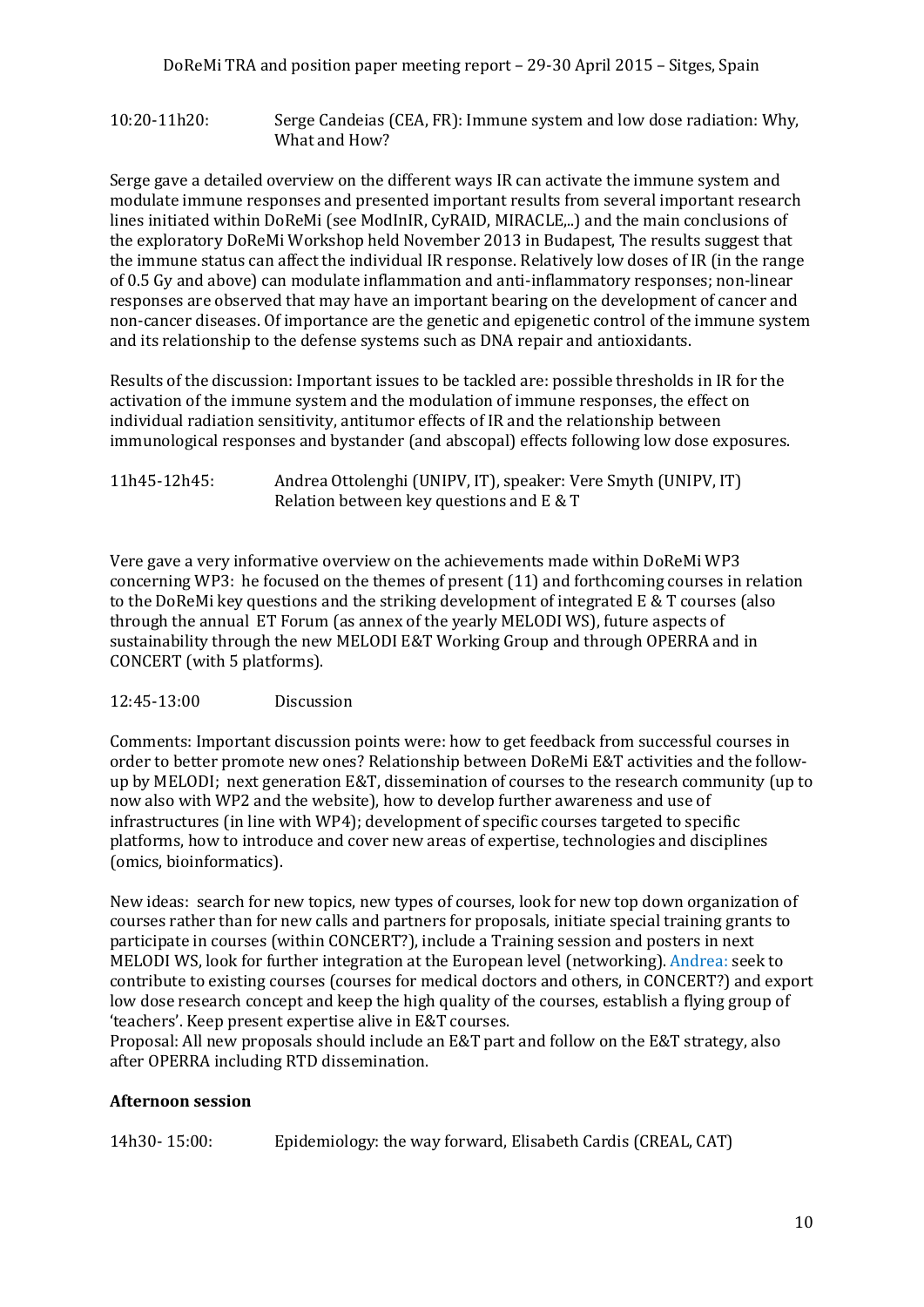Elisabeth gave an overview on the outcomes of the meeting of the DoReMi cross-sectional task group in epidemiology (E. Cardis, J. Hall, M. Kreuzer, D. Laurier) and the DoReMi-think-tank of epidemiologists and biologists (see [Pernot et al. 2013](http://www.sciencedirect.com/science/article/pii/S1383574212000427) and present meeting May 2015) and the WP7 molecular epidemiology strategy for research on CVD . The presentation focused on suitability of biomarkers of exposure, susceptibility, late and persistent effects, epidemiological study design, suitable epidemiological cohorts (radiotherapy patients, medical diagnosis, workers, transgenerational effects (genomic instability, epigenetic markers), genetically predisposed individuals).

# Recommendations:

For exposures above 100 mGy, dicentrics and changes in RNA expression signatures (low and high doses may differ!), for individual susceptibility, GWAS, and for diseases CLIP2 and 7q11 (thyroid cancer) and pre-leukaemia markers (still to be validated) are found to be useful. (Several markers from omics and epigenetic studies are thought to be forthcoming as well). Suitable cohorts for studies (of low and high doses) on cancer and non-cancers (that may include biological sampling and suitable biomarkers) are thought to consist of RT patients, CT patients, nested control study, transgenerational and mutigenerational studies (Techa River, Oserzk), workers (Nuclear: Mayak (SOLO), Sellafield, and current workers elsewhere; miners (Wismut)), South African Gold miners, and new cohorts (mines of Mozambique) and Liquidators (Chernobyl) and interventional cardiologists. Studies to validate CLIP2 and 7q11 in cohorts of thyroid cancers (INT-THyr) as a second cancer following RT in childhood and pre-leukaemic condition feasibility study on birth cohorts are useful as well.

Comments: Richard: for transgenerational studies, the work on minisatellite mutations has only shown positive results from one group and has not been conformed by others. The latest "negative" paper, on Sellafield workers, has just been published.

Proposal: Building up an exposure cohort study RADMAD 'RADiobiologist longitudinal MultiAssay Discovery' (consisting of volunteers over 55 with whole body CT and biological sample collection and long term follow up).

15:15- 15:30 Dietrich Averbeck (IRSN/CEA,FR) (in the absence of WP6 leader Mike Atkinson): WP6 outcomes according to DoReMi publications

Following the **DoReMi Barometer** (see website) and the assessment of available DoReMi publications (April 2015), Dietrich reported on 12 publications attributed to WP6: Task 6.1: Flockerzi E. et al. 2014; Task 6.2: Gürtler A et al. 2014, Pottier G et al. 2013, Rosemann M et al. 2014, Shim G et al. 2014; Task 6.4: Perriaud I. et al. 2014, Sagne C et al. 2013 and 2014.

Dietrich gave a preliminary account on the scientific outcomes of WP6. For example, Task 6.1: DNA repair and repair capacity in the lung in different mouse strains: differences in 53BP1 induction in bronchiolar and alveolar epithelial cells. Fractionated doses (100 mGy daily) increase toxicity and probability to induce secondary malignancies.

Task 6.2: 10 Gy of gamma rays induced individual differences in proteomic profiles are low compared with inter-individual differences seen in lymphoblastoids cell lines.

Task 6.2 (and task 5.1 ?) Lead exposure induces telomere instability in human cells by perturbing telomere replication on the lagging strand. This is important in brain development and neurotoxicity. Alpha-ray induced osteosarcoma and different tumor susceptibility genes in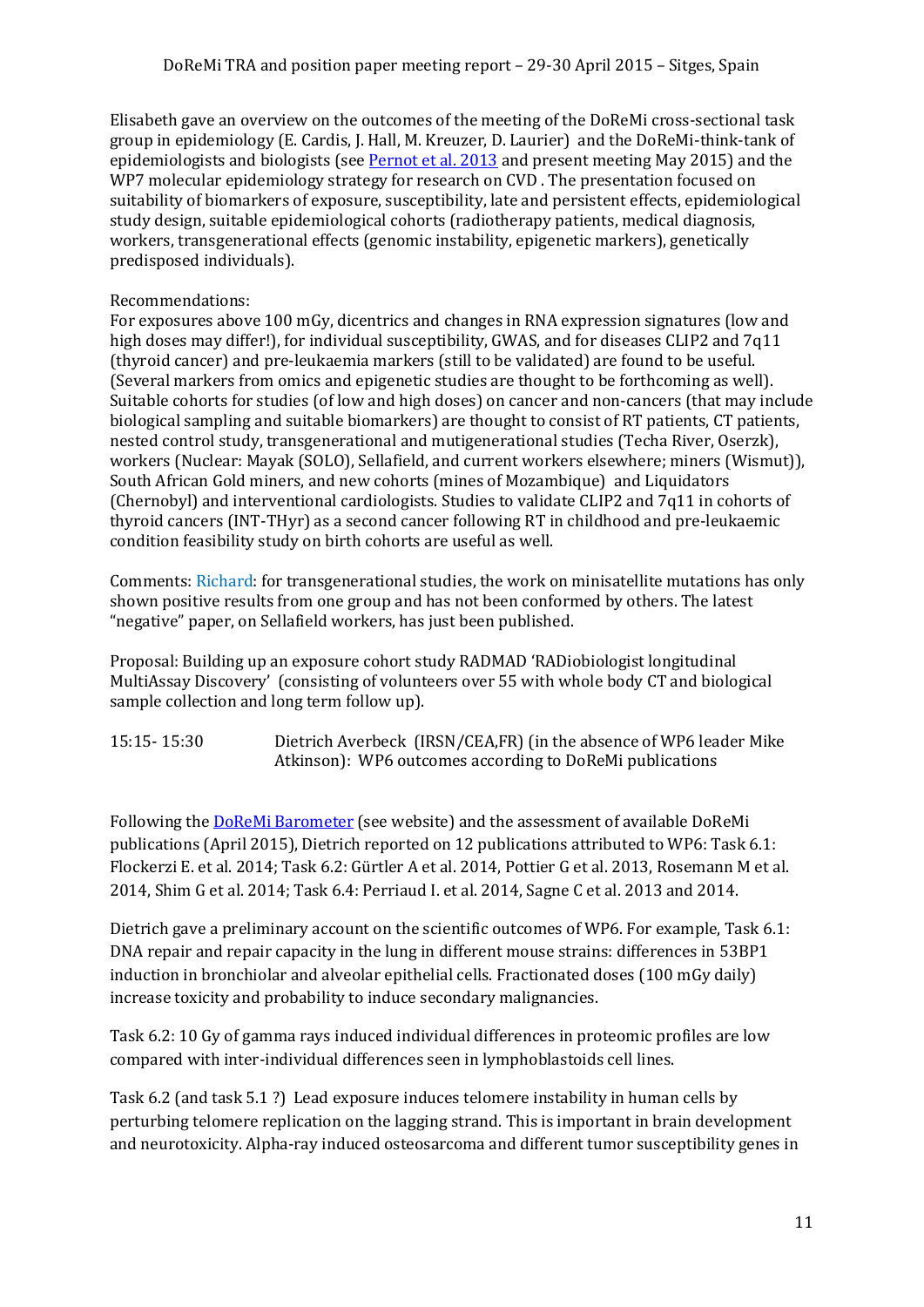mouse strains: Reduced Rb1 expression by common variants in regulatory regions can modify the risk for malignant transformation of bone cells after IR exposure.

Task 6.2 Review: Cross-talk between telomere maintenance and radiation effects. Telomeres are key players in the process of IR-induced carcinogenesis.

Task 6.4: Intronic TP53 polymorphisms affect G4 formation and expression of isoform specific transcripts of the TP53 gene.

-Meta-analysis of cancer risk associated with a specific rS17878362 polymorphism of the TP53 tumor suppressor gene. The cancer is increased for homozygous A2A2 carriers for breast and colorectal but not for lung cancer. rs17878362 is associated with increased cancer risk with a population and tumor specific effects.

-Age effect on cancer onset in Li-Fraumeni/Li-Fraumeni-like syndrome. Dependency on G4 polymorphisms in haplotypes of the WT TP53 allele.

Task 6.6: Pernot E. et al. 2012, Pernot E. et al. 2014; Task: 6.8: Maguire A et al. 2015 a and b.

Messages from WP6**:** Changes in energy metabolism (mitochondrial functions) may play an important role in individual R responses. Proteomic profile analysis reveals individual differences after 10 Gy: changes involve alterations in energy metabolism and mitochondrial functions. In mice, fractionated IR may lead to a higher probability of cancer. An epidemiological study shows a dose-rate effect on lung cancer risk in uranium miners. Gene polymorphisms play an important role in breast and colorectal cancer susceptibilities. Raman spectroscopy profiles can reveal individual IR responses. Telomere functions are involved in individual responses

15:30 Sisko Salomaa (STUK, FI): Successful items in relation to DoReMi publications and way forward and General Discussion on proposal for TRA position paper and DoReMi policy paper.

It is proposed to highlight the DoReMi work at the end of the DoReMi project. There is consensus that relevant outcomes from each WP should be written up by each WP leaders in separate papers. These will then be proposed for publication as a special issue as a series of papers in Progress in Biophysics and Molecular Biology (first option*). Following a suggestion made by Simon Bouffler after the Sitges meeting, the main purpose of the position paper should be clearly defined, possibly also a common format (<20pages ?, research areas (2-3?)) for each WP correspondingly with willing authors together with the draft of a general editorial.*

The overviews presented in this WS have been very useful but may be still somewhat confusing for people outside DoReMi (Sarah Baatout). Thus, some more work is required by WP leaders and WP task leaders to define who is going to synthetize the work, and where to put future efforts (Sarah).

It is also agreed that (1) a DoReMi TRA statement should be prepared (first draft by Dietrich) before the end of June (useful for MELODI and CONCERT) in order to substantiate the present view of DoReMi on low dose risk research: present status, where to go and what to do next (linking molecular mechanism, epidemiology and modeling links with health risk assessment). The updated TRA should then give the more radiobiological insights gained within DoReMi together with a future vision and proposed Roadmap in a stand-alone document.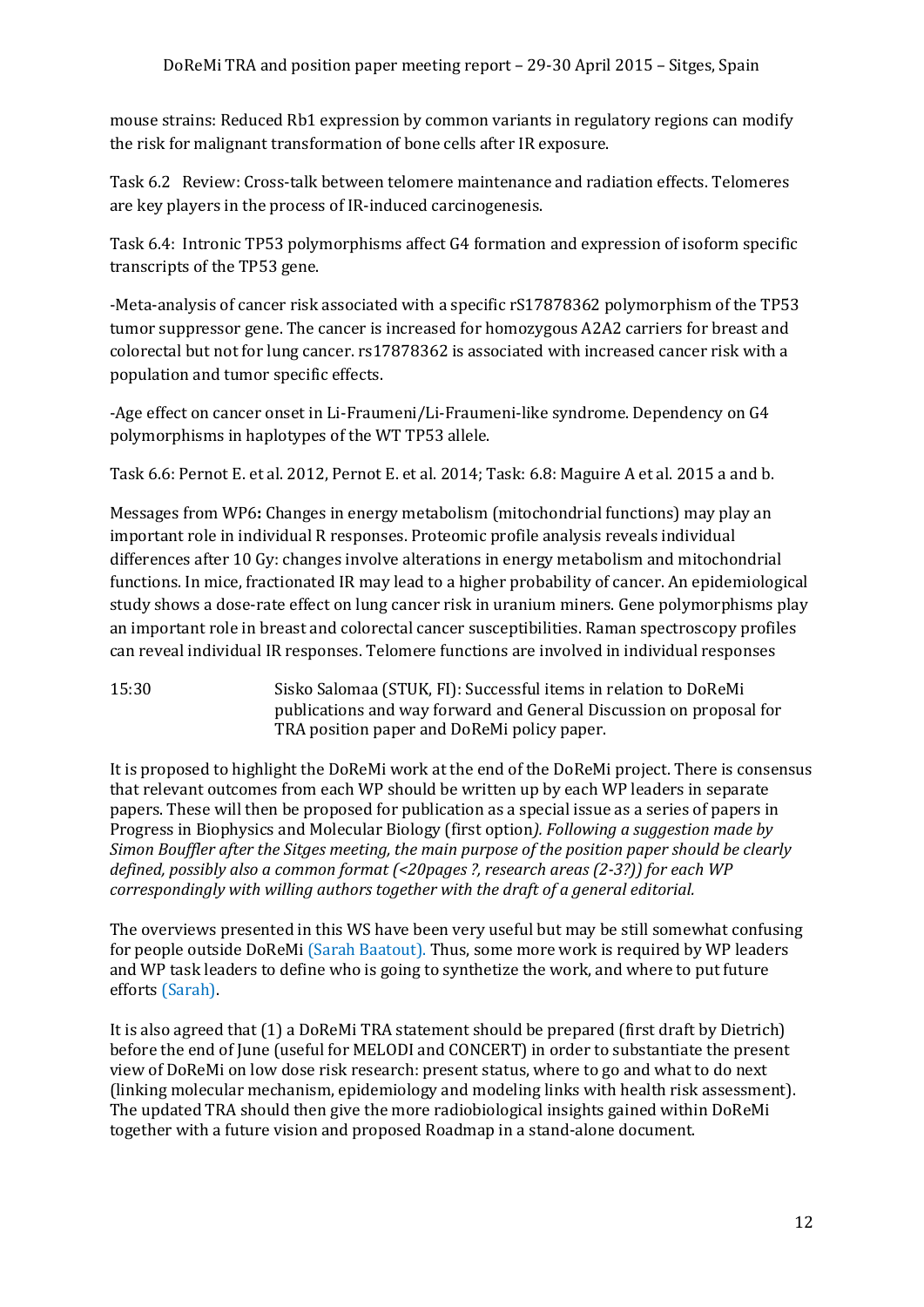Sisko: After discussion on DoReMi position paper and policy paper the following decisions have been taken:

Following the WS a short TRA statement will be drafted that should present our point of view (where to go, how to link mechanisms, epidemiology and modeling to risk assessment) and should be useful for MELODI and CONCERT, the TRA will be updated (stand alone document with radiobiological information and DoReMi vision together with a possible schedule (Roadmap) for future research activities),

The main results of the DoReMi WPs will be highlighted in a series of position papers written by the WP leaders.

Possible Journal (following a suggestion by Simon Bouffler): Progress in Biology and Molecular Biology (DoReMi dedicated special issue), but also other journals may be considered (Mutation Research Reviews etc.)

| 16:00-16:30 | Dietrich Averbeck (IRSN/CEA, FR): Messages from DoReMi papers: outline |
|-------------|------------------------------------------------------------------------|
|             | for position and policy papers                                         |

#### 16:30-17:00 Richard Wakeford (EAB member, UK): Useful comments and propositions

Richard addressed a few points that are helpful to appreciate how successful the work of DoReMi has been:

Have the following main issues successfully been treated within DoReMi?

- Low dose (acute dose <100 mGy low LET radiation) <u>or</u> low dose-rate (<0.1 mGy/min averaged over an hour) (>10,000 nuclear workers in UK accumulated doses in excess of 100 mSv over many years, and this could tell us a lot about protracted exposure)
- Apply DDREF of 2: Still controversial. (Lifespan studies from A-bomb survivors suggest a factor of <2)
- Appropriateness of assumption of linear-quadratic dose-response (valid for some cancers, not for others)?
- Appropriateness of boundaries of 100 mGy and 0.1 mGy/min?
- Is the dose-response the same for all cancers? Unlikely (e.g. leukaemia and solid cancers).
- Why the difference for different cancers? Important for understanding of radiationinduced risk.
- How is the radiation-induced risk influenced by the background risk? Implications for individual radiosensitivity (influence of age and lifestyle on radiation-induced risk) and transferring risks between different populations.
- Is there a CVD risk at low dose/dose-rate? Is there a threshold or not?

Proposal: The TRA should also consider these questions and to what extent they have been addressed.

**Discussion**: How much does DoReMi address the DDREF in risk estimations?

The definition of low dose and low dose rates is crucial to discuss dose responses for different cancers. Why leukaemia is somewhat special? Deviations from linearity are fundamental. The inherent components of individual radiation sensitivity have to be determined separately from the other components (lifestyle, other exposures…). A solid scientific basis for DDREF should be sought.

Andrea: The HLEG concepts still hold. Vere: Is the research money well spent when the risk of low doses is low, and does not more research get more understanding but also complicating the